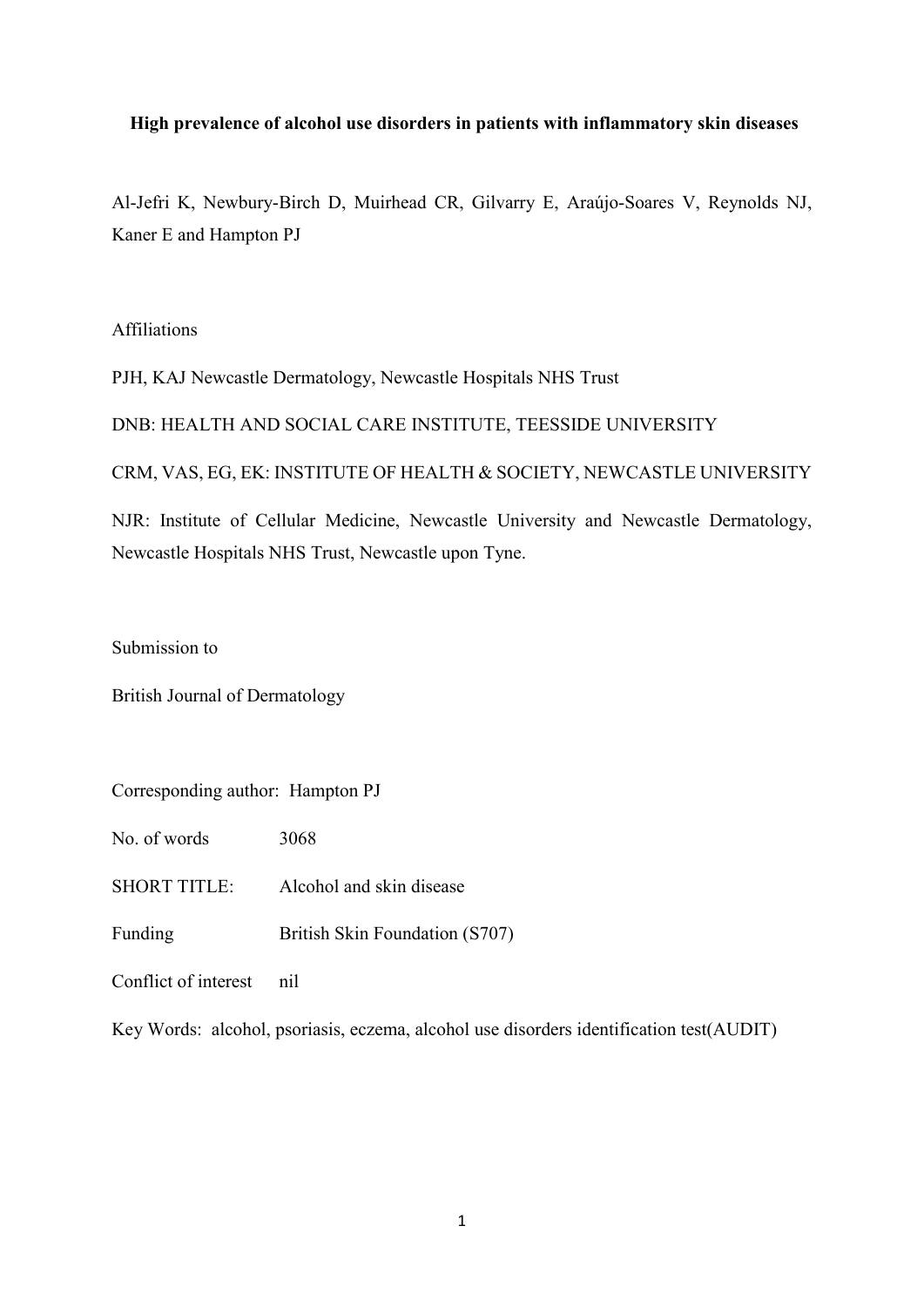## **Abstract**

**Background:** There is a known association between psoriasis and heavy alcohol consumption. Causality remains unclear with evidence supporting both alcohol triggering psoriasis and psoriasis predisposing to heavy alcohol consumption. However, the association between heavy alcohol consumption and other inflammatory skin diseases remains to be defined.

**Objective:** To examine the prevalence of heavy drinking using the Alcohol Use Disorders Identification Test (AUDIT) in patients with inflammatory skin disease.

**Methods:** We conducted an observational cross sectional study in a single hospital out-patient department. We recruited 609 patients in 5 groups; psoriasis, eczema, cutaneous lupus (lupus), other inflammatory disorders and a reference population with skin lesions. The primary outcome was the proportion of patients in each group with an alcohol use disorder (AUD).

**Results:** Observed prevalence of AUD was: psoriasis (30.6%), eczema (33.3%), cutaneous lupus (12.3%), other inflammatory disease (21.8%) and non-inflammatory disease (14.3%). Odds ratios (OR) (95% CI) for AUDs in inflammatory groups compared with noninflammatory, adjusted for age and gender were: psoriasis 1.65 (0.86-3.17), eczema 2.00 (1.03- 3.85), lupus 1.03 (0.39-2.71), other inflammatory 1.32 (0.68-2.56). OR were reduced if also adjusted for DLQI. The prevalence of DLQI of  $\geq 11$  was: psoriasis 31.1%, eczema 43.7%, cutaneous lupus 17.5%, other inflammatory 17.2% and non-inflammatory 2.8%.

**Conclusions:** Patients with eczema attending a single site hospital clinic have been shown to have high levels of alcohol use disorders of a similar level to patients with psoriasis and higher than patients with non-inflammatory skin diseases. The role of alcohol in the exacerbation of eczema needs further investigation. Caution and a full alcohol history is recommended when treating eczema patients with potentially hepatotoxic medication. By identifying heavier drinking patients we may be able to support them with interventions to reduce alcohol intake and potentially improve their skin disease.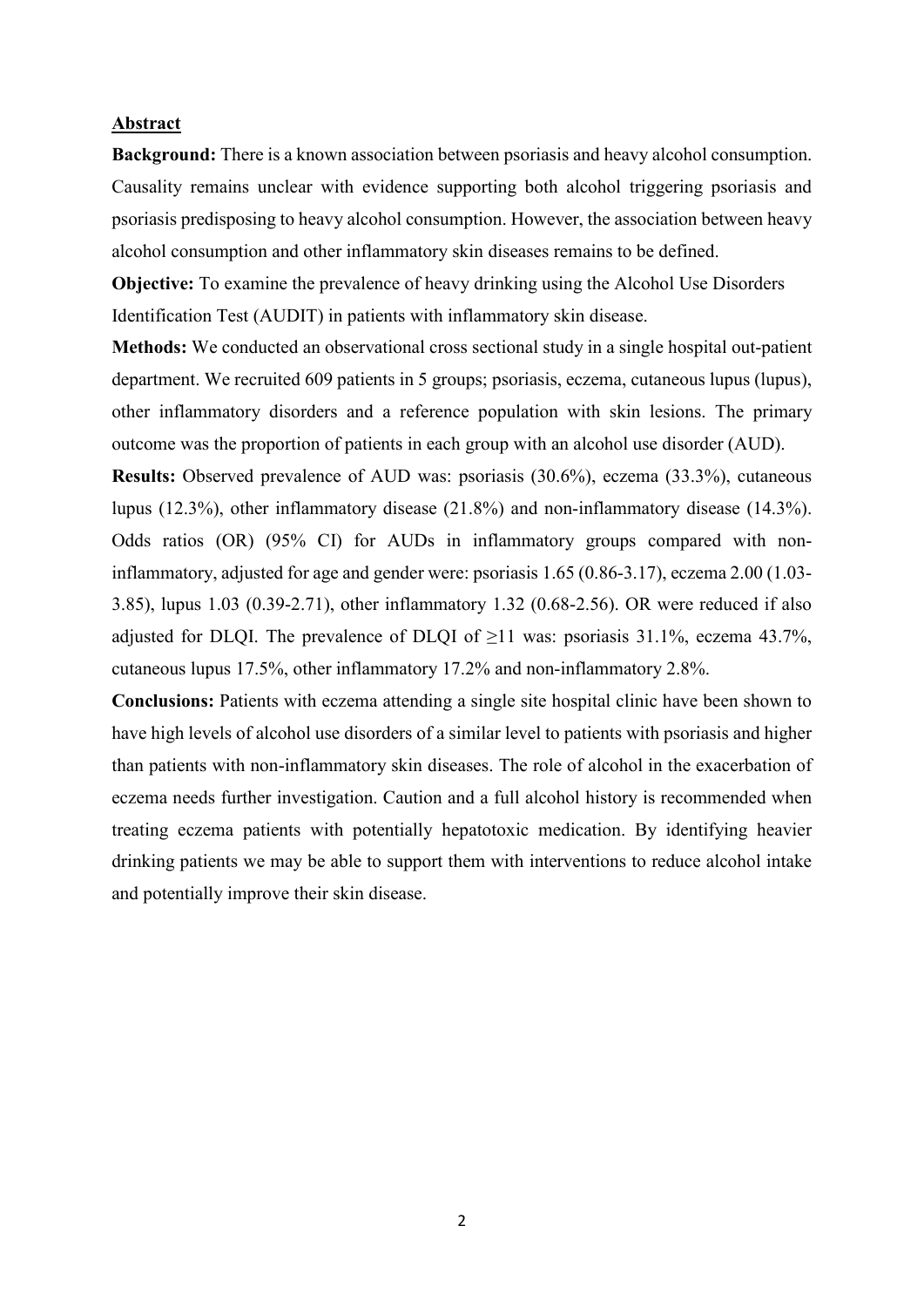#### What's already known about this topic?

A proportion of patients with psoriasis are known to be heavy drinkers consuming higher than recommended safe levels of alcohol, recently defined by the NHS as 14 units for men and women<sup>1</sup>. Whether their alcohol behaviour is a cause or consequence of their skin disease is not known although many patients report disease flares following excess drinking. Alcohol consumption can have a serious impact during systemic drug treatment.

#### What does this study add?

We have shown that the level of alcohol use disorders in patients with eczema are as high as in psoriasis. This surprising finding has major implications for the clinic. We recommend that eczema patients are asked about their alcohol behaviour to fully understand patterns of disease exacerbation and to accurately assess risk when choosing systemic medications.

# **Introduction**

Alcohol has been central to the social behavior of many cultures for centuries but there is increasing recognition of the significant contribution to global disease burden. Alcohol is estimated to be responsible for 2.3 million premature deaths worldwide per year. In the UK there is rising concern about the current levels of ill health caused by alcohol and that this needs to be tackled  $2$ . For example, the annual cost of alcohol related harm in the UK is estimated to be between £17.7 and £25.1 billion  $3$  with healthcare costs alone reaching £3.5 billion annually <sup>4</sup>. The topography of drinking behaviour in England reveals that the highest proportion of high risk (heavy) drinkers are in the North East (32%) alongside Yorkshire and the Humber (32%). These are followed by London (31%), North West (30%), East Midlands, South East, South West  $(28%)$ , West Midlands  $(23%)$  and East of England  $(21%)^5$ .

Chronic inflammatory skin conditions such as eczema and psoriasis are prevalent in western countries imposing considerable financial and psychological burdens <sup>6</sup>. Previous studies have shown that patients with psoriasis have higher levels of alcohol consumption in comparison to healthy controls<sup>7</sup>. Moreover, heavy drinking has also been shown to exacerbate psoriasis<sup>8, 9</sup> and abstaining from drinking to improve  $it^{10}$ . Patients with chronic skin conditions suffer considerable stress, social anxiety, avoidance, embarrassment and low self-esteem related to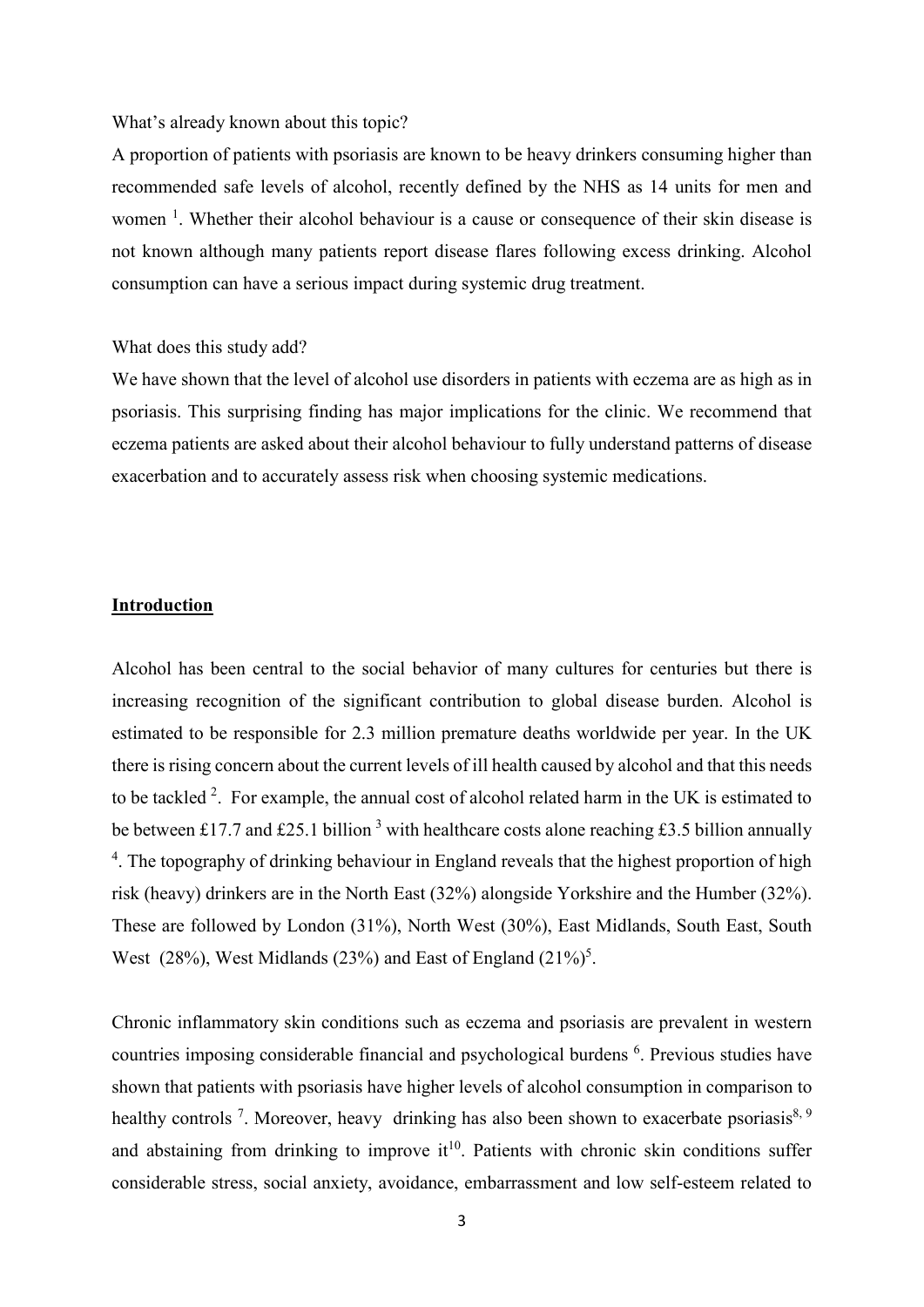their condition<sup>11, 12</sup>. Studies have shown the prevalence of anxiety to be as high as  $43\%$  in patients with chronic psoriasis<sup>13</sup> and in one study 25% met the criteria for generalized anxiety  $disorder<sup>14</sup>$ .

Whether heavy drinking in psoriasis patients is a trigger or a consequence of psychological distress remains uncertain. 9, 15 16. However, biochemical links between alcohol and both acute and chronic inflammation have been reported showing that alcohol can induce proinflammatory cytokines, lymphocyte activation and, keratinocyte proliferation<sup>8, 17</sup>. The relationship between heavy drinking and other types of chronic inflammatory skin conditions such as eczema and cutaneous lupus is not yet established.

Alcohol use disorders (AUD) is a collective term that refers to hazardous, harmful or dependent alcohol drinking<sup>18</sup>. All three consumption patterns are forms of heavy drinking. Hazardous drinking is the consumption of alcohol at a level or pattern that increases the risk of physical or psychological problems. Harmful drinking is defined by the presence of these problems.

Awareness of the problematic alcohol behaviour in some of our psoriasis patients prompted an interest in developing clinic-based interventions to reduce alcohol intake. However, given the increasing data supporting the pro-inflammatory effects of alcohol in various diseases, we hypothesised that the prevalence of alcohol use disorders may be high in other inflammatory skin diseases as well as psoriasis which may also benefit from alcohol reduction interventions. This study was designed to examine the prevalence of heavy drinking using the Alcohol Use Disorders Identification Test (AUDIT) in patients with inflammatory skin disease. We also assessed psychological distress using the Dermatology Life Quality Index <sup>19</sup> and the Hospital Anxiety and Depression Scale<sup>20</sup>.

#### **Methods**

#### **Study design and settings**

This single site observational cross sectional study took place in a Dermatology tertiary centre seeing up to 400 dermatology patients a day between 2<sup>nd</sup> October 2012 and 5<sup>th</sup> September 2014. Between 4 and 16 general and specialised dermatology clinics ran daily. Initially, patients in the waiting area were approached by a clinical research nurse. Nearer the end of the study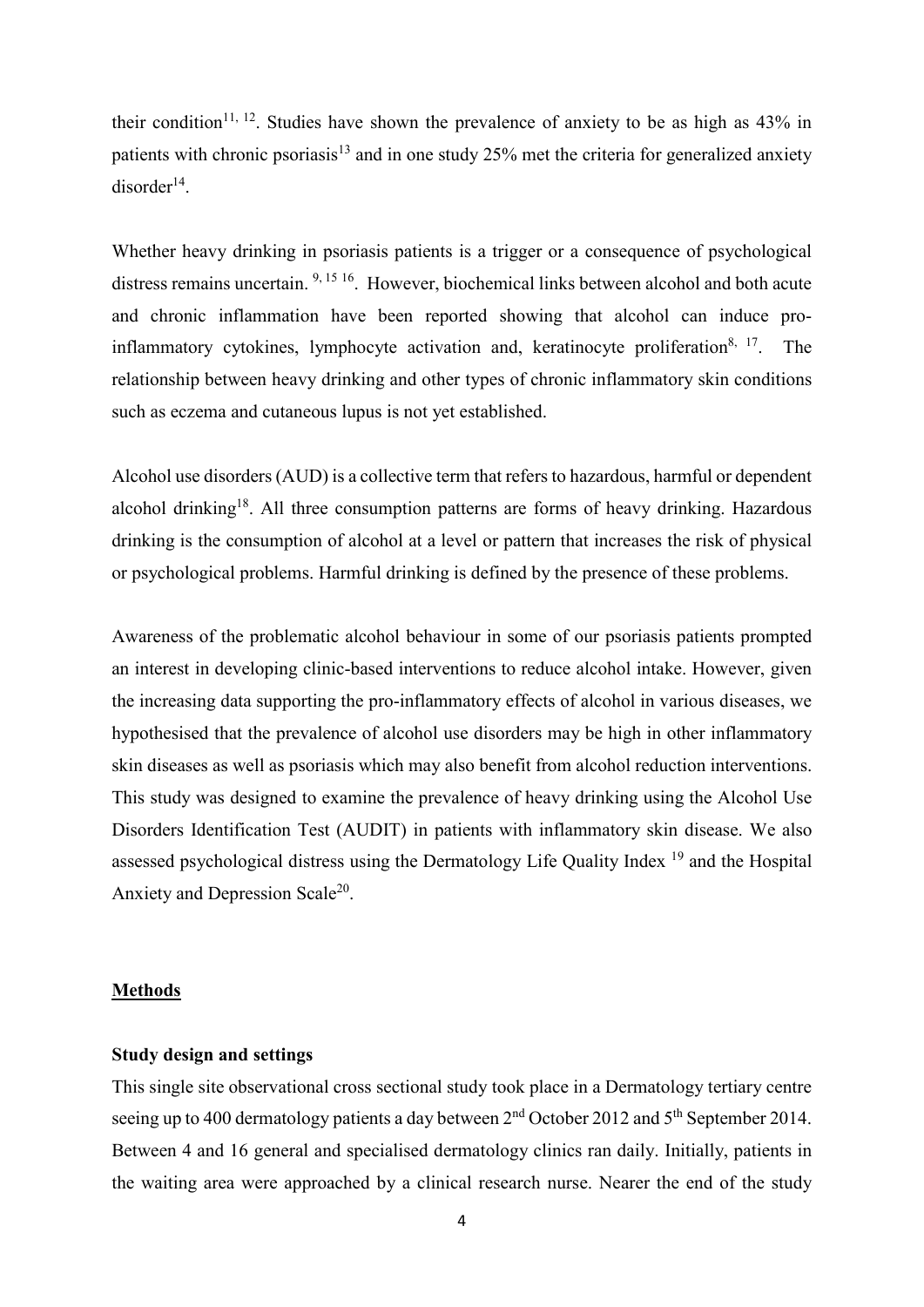certain clinics were targeted to try and fulfil the recruitment target for the lupus group. Research nurses consented the patients and collected clinical information and demographics (age, sex), body sites involved, types of treatment used. Patients completed three research tools: Alcohol Use Disorder Identification Test  $(AUDIT)^{21}$ , Hospital Anxiety and Depression Scale  $(HADS)^{20}$  and Dermatology Life Quality Index  $(DLOI)^{19}$ .

Two groups of patients were targeted; Group 1 with inflammatory skin diseases, further subdivided into psoriasis, eczema, cutaneous lupus and other inflammatory skin diseases (the variety of 'other' is shown in supplementary table 2); and Group 2 patients with noninflammatory skin diseases (mainly skin lesions) representing the reference population. The aim was to recruit 120 patients into each of the four sub-groups of Group 1 and 240 patients into Group 2. Inclusion criteria were written informed consent, age  $\geq 18$  years and confirmed diagnosis of an inflammatory skin disease (for Group 1) or of non-inflammatory and non-itchy skin disease (for Group 2) made by a Dermatologist. The only exclusion criterion for both groups was the inability to give informed consent.

### **Screening tools**

All the data were collected whilst patients were in clinic. Research nurses were available to help with understanding of the questionnaires if needed. The AUDIT <sup>22</sup> is a validated, WHO approved, simple screening test to identify hazardous, harmful and potentially dependent alcohol drinking  $^{23}$ . It consists of ten questions that cover the frequency, quantity and intensity of current drinking levels. It also covers current and past problems associated with alcohol drinking. Each question scores between 0 and four giving a maximum score of 40. Depending on the score, participants are categorised into five categories; abstainers (total score of 0); low risk drinking (total score 1-7); hazardous drinking (total score 8-15); harmful drinking (total score 16-19); probable dependence (total score of 20 or above). Hazardous drinking is drinking at a level that is likely to cause physical or psychological problems. Harmful drinking is a level where symptoms of harm have occurred. A score of 8 or more indicates an alcohol use disorder (AUD)22. Having an AUD would be regarded as heavy drinking Participants were provided with a visual aid of common alcohol-based drinks and their corresponding units and asked to complete the questionnaire with respect to their drinking over the last year.

The  $HADS<sup>24</sup>$  is a tool designed to measure anxiety and depression symptomatology in nonpsychiatric clinics. It consists of 14 questions, of which seven relate to the Anxiety subscale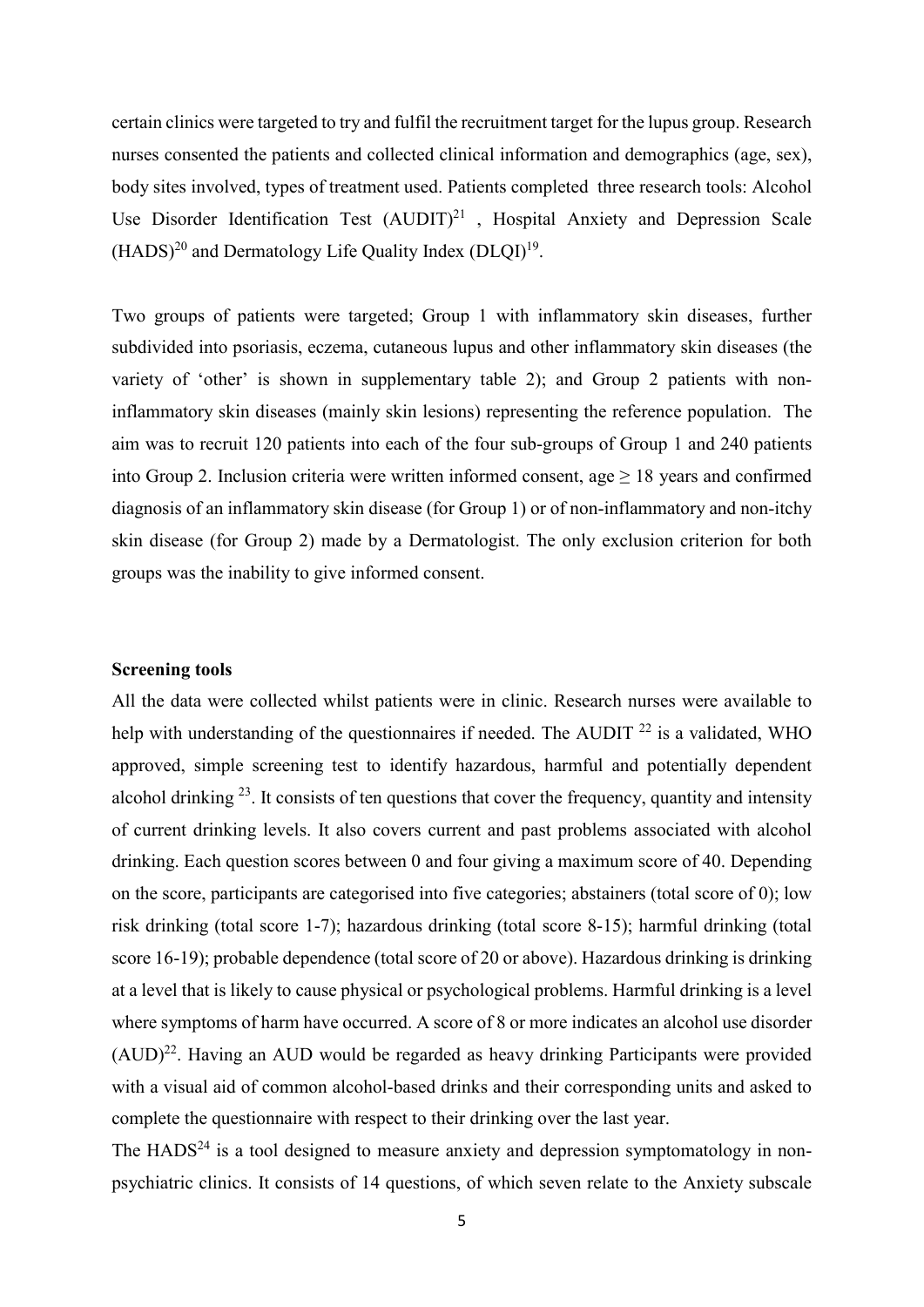(HADS-A) and seven to the Depression subscale (HADS-D). The patient is asked to consider the questions with respect to the last week. Scores between 8-10 suggest 'possible' and scores above ten 'probable' clinically significant symptoms of anxiety or depression <sup>24</sup>. Other researchers have suggested interpretation levels of 8-10 mild, 11-15, moderate and over 16 severe anxiety and depression<sup>25</sup>.

The DLQI is a validated scoring system designed to assess the impact of skin disease on a patient's quality of life  $19$ . It consists of ten questions and the scores range between 0 and 30 based on the patient's experiences in the last week. A score of 11 or more is considered to indicate severe impact<sup>26</sup>. A questionnaire collecting date of birth, gender, clinical details such as disease duration, sites affected and treatment history and demographic data was used to record background information.

## **Statistical methods**

The analysis focussed on descriptive statistics. Estimates of recruitment rates were calculated, together with numbers recruited into each of the study groups. Means, medians, standard deviations (SDs) and inter-quartile ranges (IQRs) were calculated for AUDIT, HADS and DLQI scores. Numbers and percentages were derived for the following dichotomous variables: male gender; prevalence of probable anxiety; prevalence of probable depression; severe impact on life quality; and prevalence of AUD.

The pre-specified analysis compared the prevalence of AUD among psoriasis patients relative to patients with non-inflammatory disease. Based on the target numbers for recruitment, there was 99% power to detect a doubling in the prevalence of AUD in the psoriasis group, based on a two-sided test at the 5% level. Whilst not pre-specified, the level of power applies to the comparison of any of the other three inflammatory disease groups with the reference group. Exploratory analyses compared the prevalence of AUD in patients with other types of inflammatory disease with that in the non-inflammatory disease group and investigated adjustment for potential confounders, using logistic regression to calculate odds ratios and 95% confidence intervals (CIs). The initial analysis adjusted for age and sex only. Adjustment for age was made using period of birth based on the following categories: before 1945; 1945-59; 1960- 74; and 1975 onwards. A further analysis was performed to also adjust for DLQI to allow a more detailed inspection of the eczema results.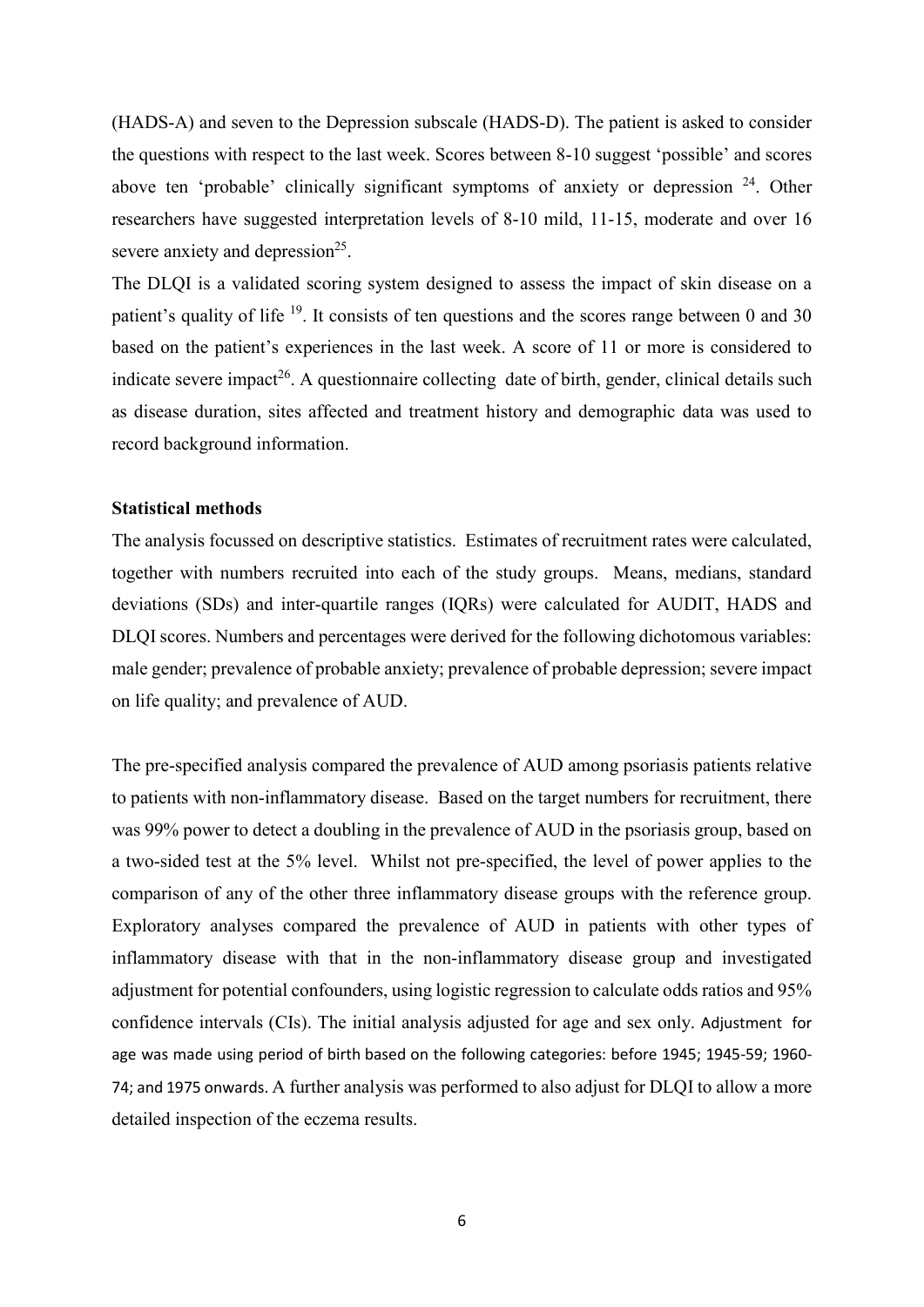The analysis was conducted using SPSS version 21 (IBM, 2012). No adjustments were made for missing values. In particular, AUDIT scores were calculated only for those patients who answered all ten questions on the AUDIT questionnaire. Rates of missing data were reported, together with 95% CIs.

### **Results**

A total of 618 patients were approached and of these, seven patients (1.1%) were ineligible: three patients were under the age of 18, one patient did not wish to complete the questionnaire and three were ineligible for unspecified reasons. Two further patients withdrew their consent and their data were not included. Figure 1 shows the recruitment pathway. The analysis was therefore based on 609 patients, 98.5% of those approached. The mean birth years of those recruited were psoriasis 1966.7, eczema 1969.81, lupus 1959.03, other inflammatory 1965.11 and the non-inflammatory reference group 1948.1. Supplementary table 1 describes the number of patients recruited to each group. The lupus group (61 recruited) and the non-inflammatory group (181 recruited) were below the recruitment targets of 120 and 240 respectively.

In the inflammatory group there was a female preponderance (59.6% versus 40.4%), whereas the non-inflammatory group had more males (51.9%) than females (40.1%). The median year of birth was 1965 (inter-quartile range (IQR) 1954-1980) for Group 1 and 1945 (IQR 1937- 1957) for Group 2. There was a wide variation of disease duration between the study groups as expected (Tables 3 and 4).

### Alcohol use

Out of the 609 participants, 18 patients, i.e. 3% (95% CI 1.6-4.3%), had missing information for at least one of the ten AUDIT questions. Overall, male patients had higher AUDIT scores (median 5, IQR 2-9) than females (median 3, IQR 1-5). Younger people had higher scores with scores increasing in later years of birth; median score (IQR) of 2 (0-4) for those born before 1945, 3 (1-6) for those born in 1945-59, 4 (2-8) for those born in 1960-74 and 5 (3-9) for those born in 1975 or later.

Overall 22.7% (95% CI 19.1-26.8%) of all patients had an AUD (Table 1). There was a higher prevalence of AUDs in all the inflammatory groups combined in comparison to the non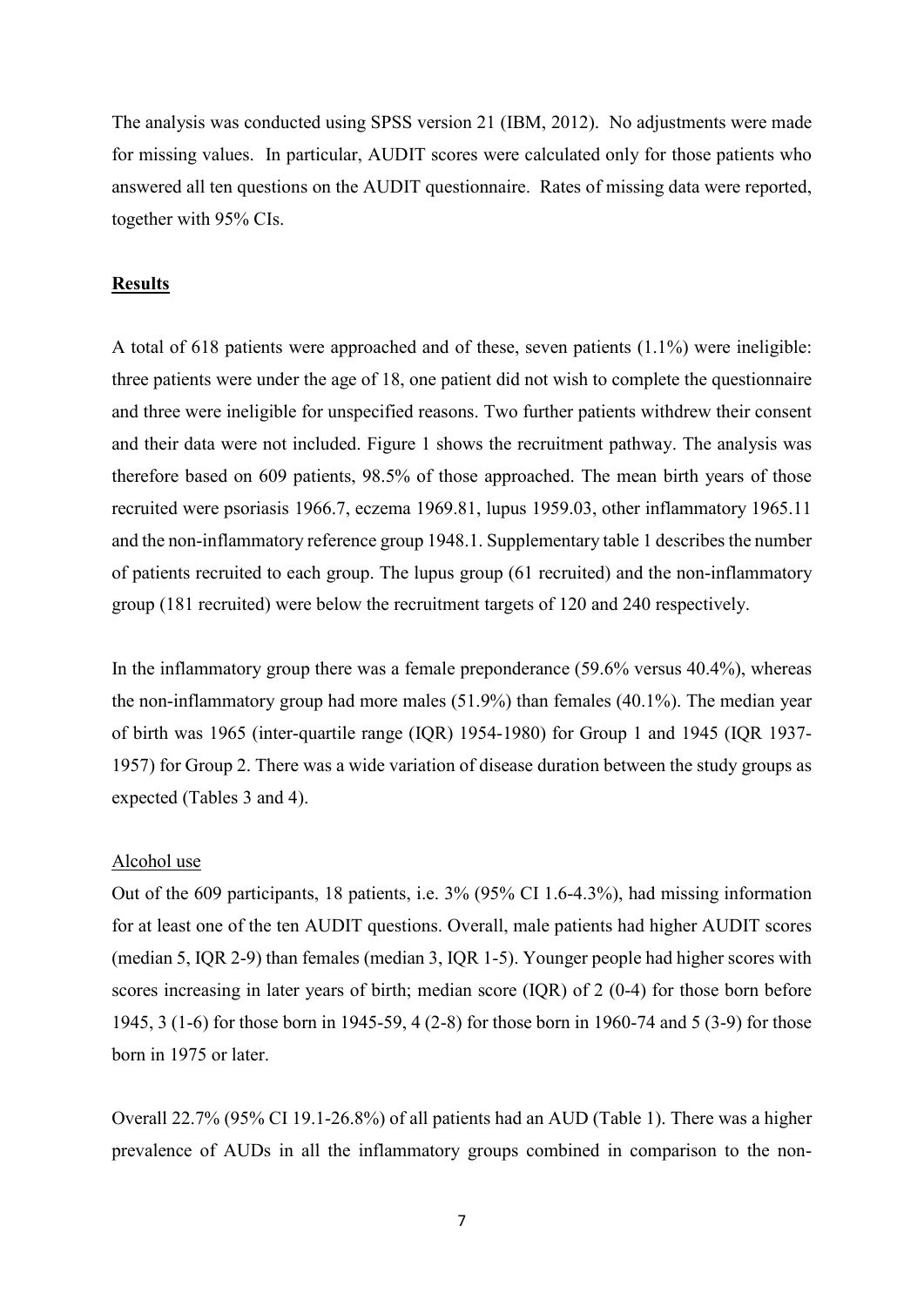inflammatory group: 24.5% vs 14.3%. Eczema patients had the highest prevalence of AUD (33.3%) amongst the inflammatory groups (Table 1).

Exploratory analyses calculated the OR for having an AUD in the inflammatory groups relative to the reference groups (Table 2). The 95% CI for the unadjusted OR lay entirely above 1 for psoriasis and eczema patients; in contrast, the OR was significantly raised only for eczema patients after adjustment for gender and period of birth and was not significantly raised for any of the groups after additionally adjusting for DLQI. Adjustment for anxiety or depression did not change the psoriasis and eczema results materially (results not shown).

For the individual study groups, the mean and median AUDIT scores are shown in Tables 3 and 4 respectively. AUDIT scores were similar in psoriasis (median 5, IQR 2-9) and eczema (median 5, IQR 1-8) groups and higher in these two groups than the others.

AUDs were more prevalent in males (33.7%) than in females (13.9%). It was also more prevalent in younger patients (34.0% amongst those born from 1975 onwards) in comparison with older patients (10.4% amongst those born before 1945). Examining individual groups, AUDs were generally more predominant if patients were male and of a younger age. Those with higher anxiety and depression scores had a higher percentage of AUDs: 33.3% of those with HADS-Anxiety score of 11 or above compared with 21% of those with a lower anxiety score, and 35.3% of those with HADS-Depression score of 11 or above compared with 19.9% of those with a lower depression score.

## Quality of life

Out of the 609 participants, 2.5 % had missing information for at least one of the ten DLQI questions. 21% of the study population scored 11 or more, representing severe impact. This percentage was 22.6% for females, 19.1% for males, and was higher among those born from 1975 onwards (32.7%) relative to born before 1945 (4.5%). Tables 3 and 4 show the mean and median DLQI scores respectively with higher scores consistently seen in the inflammatory disease groups compared with the reference group. Among disease groups, the percentage of patients with a total DLQI score of 11 or more was greatest for eczema patients, namely 43.7% (Table 5)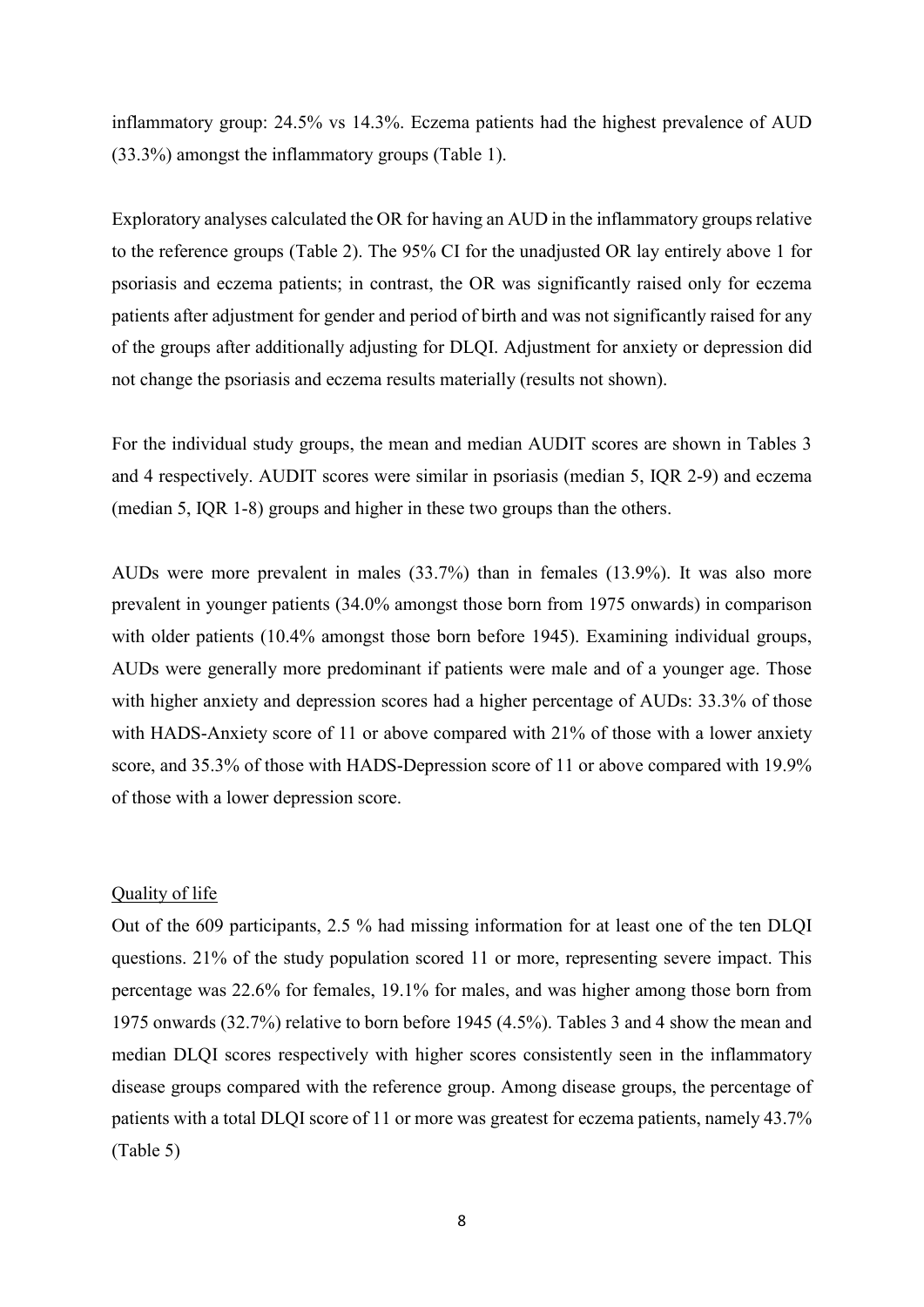#### Anxiety and depression symptomatology

Out of the 609 participants, 6.6 % had missing information for at least one of the 14 HADS questions. The mean total HADS score for all patients was 10.62 (SD 8.29) (Table 3). The mean score for females was 11.30 (SD 8.38) whereas that for males was 9.75 (SD 8.10). There was no variation of the mean total HADS scores amongst different age groups: those born from 1975 onwards had a mean score of 10.69 (SD 8.6) and those before 1945 9.77 (SD 7.05). Amongst the inflammatory groups, eczema patients had the highest mean score 13.13 (SD 9.45) (Table 3).

Supplementary table 2 shows the range of diagnoses in the other inflammatory and noninflammatory groups and supplementary table 3 shows the body site involvement and treatments received by the different groups.

### **Discussion**

The study assessed the prevalence of AUDs in patients with psoriasis and other inflammatory skin conditions and compared it to a reference population using validated tools. One of the most interesting and novel results was the high level of AUDs in (33.3%) patients with eczema. Historically a high alcohol intake has been associated with psoriasis and, in the clinic, we have not particularly focused on alcohol consumption in eczema patients. As expected this study also confirmed the high prevalence of AUDs in patients with psoriasis. However, psoriasis patients were more likely to be male and to be older than patients in the reference group, and there was less evidence for an association with AUDs after adjusting for gender and period of birth. The OR for having an AUD with eczema relative to the non-inflammatory group was significant when adjusting for age and sex although this relationship was weakened by adjustment for DLQI. The relationship between DLQI and alcohol consumption is clearly complex. The degree to which the DLQI may be a relevant confounding variable in the relationship between AUD and eczema will depend on the relative independent influence of alcohol on both the eczema and on the DLQI.

There is very little data on AUDs in patients with skin diseases other than psoriasis. There is one mention in a paper reporting links between eczema and cardiovascular disease in which a secondary analysis showed that eczema was associated with increased odds of ever drinking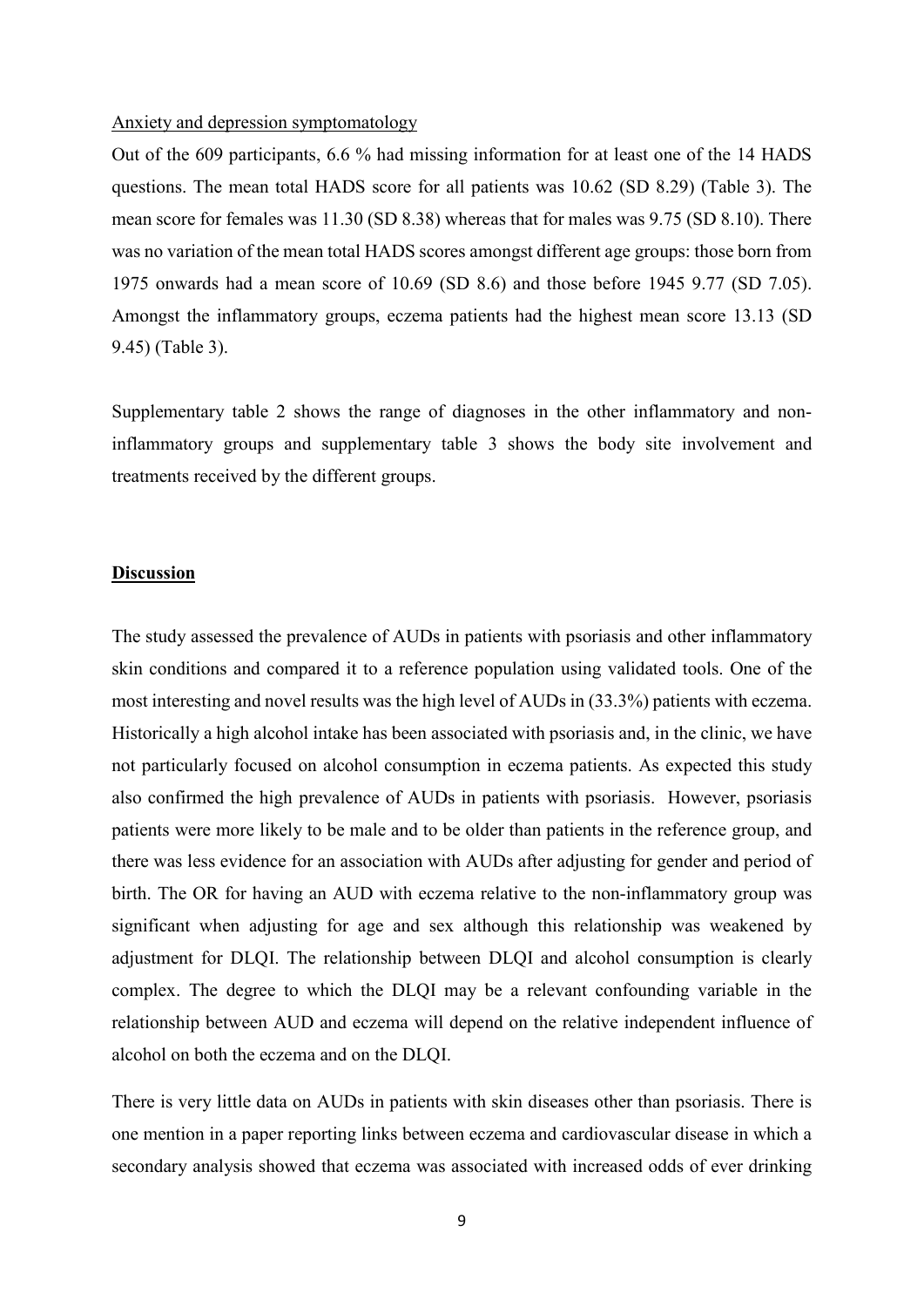12 or more alcoholic beverages annually (OR 1.16 CI 1.03-1.31)<sup>27</sup>. No data was available on whether the individuals had an AUD.

This finding has significant implications as Dermatologists have generally not previously focussed on alcohol behaviour in patients with eczema. The prescribing of systemic medication, including drugs such as azathioprine<sup>28</sup> and methotrexate<sup>29</sup>, for the treatment of severe eczema is increasing and excess alcohol consumption must be considered when making treatment choices. Also, the possibility that alcohol could play a role in exacerbations of eczema needs to be explored during consultations and with further research.

We found that patients with inflammatory skin conditions had higher DLQI scores than the reference group. The mean (Table 3) and median (Table 4) DLQI scores were higher in all the inflammatory disease groups than in the reference non-inflammatory group. These findings are consistent with previous studies which have documented the negative effect of chronic inflammatory skin disease on life quality $11$ .

Although there are not specific cut-offs for defining anxiety and depression symptomatology using HADS the authors of the test have given guidelines of 8-10 mild, 11-15 moderate and 16 and over being indicative of severe anxiety and depression. The HADS score is not disease specific and many experiences may influence a patient's score. The mean scores for psoriasis (11.38) and eczema (13.13) were greater than that for the non-inflammatory group (8.56). HADS scores from the general adult population have been reported with a mean score of 9.82  $(SD 5.98)^{25}$ . Our data suggest that having an inflammatory skin disease needing hospital referral is associated with at least moderate anxiety and depression symptoms.

The prevealence of AUDs in our reference group was similar to rates found in other studies. Brown et al have performed a population survey in England in 2016 where they showed that the 12 month prevalence for an alcohol use disorder was  $15.5\%^{30}$  which is very similar to the rate recorded in our non-inflammatory group of 14.3%. Also, data from the US, from Grant et  $al<sup>31</sup>$ , using slightly different methodology, showed that the 12 month prevalence of an alcohol use disorder in non-institutionalised men was 13.9%. We are satisfied that the use of a control group from the same clinic as the patients with inflammatory skin disease was the best way to reduce bias and it is interesting but not surprising that the rates of AUDs in our reference population of non-inflammatory skin disease are similar to those in other general populations.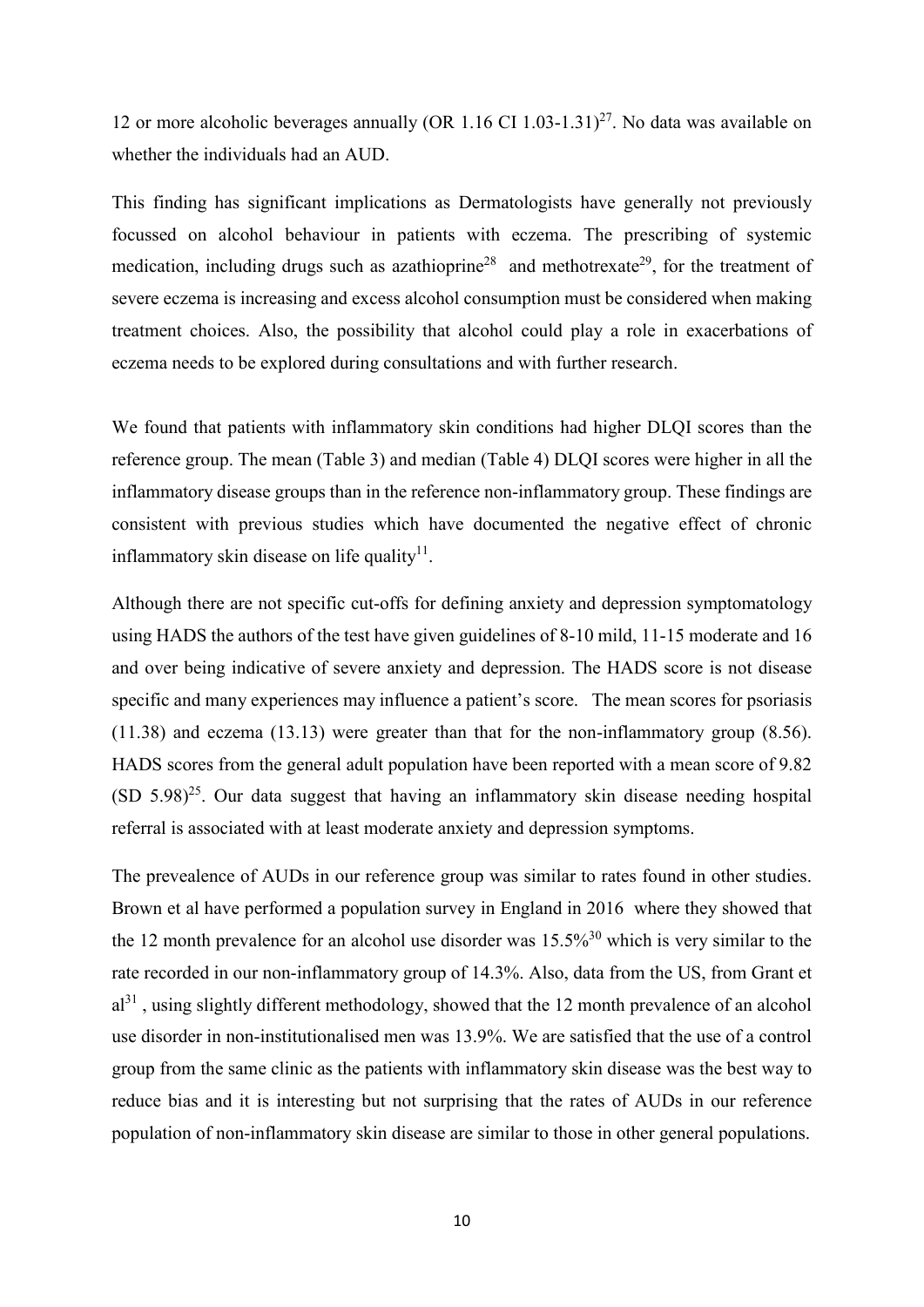The proportion of AUDs in the psoriasis patients was similar to previous reports of alcohol consumption using other scoring methods which have shown between 17% and 30% of psoriasis patients having problems with alcohol<sup>9</sup>. The AUDIT is now regarded as the gold standard for assessing AUDs and has also been confirmed as the best score to use specifically in patients with psoriasis<sup>9</sup>. In the past various studies using different methodologies have also reported an excess of alcohol problems in patients with psoriasis relative to patients with other skin diseases. Poikolainen et al <sup>16</sup> reported an OR for psoriasis with an alcohol intake of 100g/day compared with no intake as 2.2 (CI 1.3-3.9) (The UK standard for one unit of alcohol contains 8g alcohol). ,

The acceptability of completing questionnaires was high with only small numbers of patients declining to take part. Patients were aware that all the study information was non-identifiable. It is possible that in a real life clinic with all information entering the medical record, that some patients would be less willing to complete questionnaires. To get a more accurate measure of acceptability we would need to investigate use of the questionnaire, particularly the recording of AUDIT scores in clinical records, in a wider variety of real clinical settings. There were no issues with staff acceptability in conducting the AUDIT questionnaire.

Although attempts were made to reduce recruitment bias within the study, some bias cannot be excluded; for example, the involvement of research nurses in multiple other psoriasis biologic drug studies may have led to a lower recruitment to this study of psoriasis patients receiving biologic drugs. We did not attempt to assess clinical disease severity in part due to the difficulties in comparing between different diseases. Also, the single teaching hospital outpatient site design also means that the patients were likely to have more severe skin disease than average and it is, therefore, not possible to extrapolate the results to all patients with eczema and psoriasis. Moreover, North East England is a typically heavy drinking region of the country and so rates may differ in Southern regions.

Does alcohol have a causal role in inflammatory skin disease?. Many patients will report exacerbations of skin disease in relation to periods of alcohol excess. The links between psychological distress, severe skin disease and excess alcohol have been observed in psoriasis<sup>15</sup> and it seems likely that the relationship of alcohol to skin diseases will be both a trigger and an outcome. Our new data on alcohol and eczema greatly expands the number of patients whose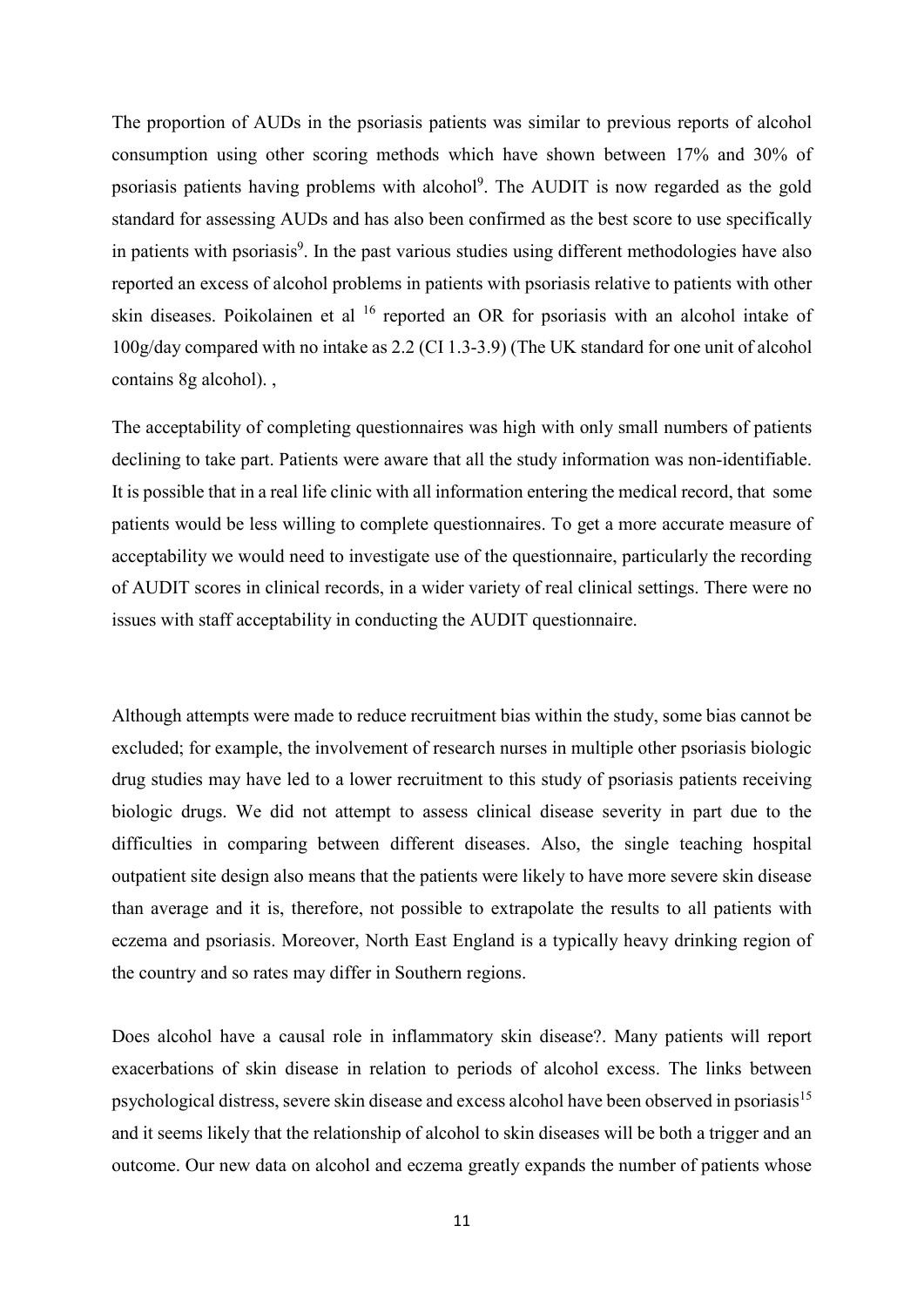skin disease severity may be influenced by alcohol. In future investigations it may be more useful to examine individuals in detail rather than looking for trends in large populations.

# Conclusion

.

This observational cross sectional study has suggested a new association between AUDs and eczema, whereas there was less evidence of an association between AUDs and psoriasis. Larger studies are needed to investigate these findings in community settings and in patients with less severe skin diseases. Very few patients were unwilling to complete the alcohol use disorders identification test. Greater efforts are needed to identify patients with a heavy alcohol consumption in the Dermatology clinics to ensure safe drug prescribing and to allow support and advice in achieving safe levels of alcohol consumption. Studies to disentangle causality in alcohol and inflammatory skin disease will be challenging. Brief alcohol interventions that can lead to a reduction in alcohol consumption have been shown to work in other clinical settings  $32$  and further work is needed to explore their effectiveness in Dermatology.

# **References**

1. NHS. NHS recommendations on alcohol units 2017

[\[http://www.nhs.uk/Livewell/alcohol/Pages/alcohol-units.aspx\]](http://www.nhs.uk/Livewell/alcohol/Pages/alcohol-units.aspx).

2. Department of Health, Home office, Department of Media Culture and Sport. Safe. Sensible. Social. The next steps in the national alcohol strategy. London: Crown copyright; 2007.

3. Department of Health. Safe, Sensible, Social - Consultation on further action. London: Department of Health; 2008.

4. PublicHealthEngland. Alcohol Treatment in England 2012-2013. 2014.

5. NorthWestPublicHealthObservatory. Topography of drinking behaviors in England. Liverpool JMU Centre for Pulic Health. 2011.

6. Hayes J, Koo J. Psoriasis: depression, anxiety, smoking, and drinking habits. Dermatol Ther.23(2):174-80.

7. Tobin AM, Higgins EM, Norris S, Kirby B. Prevalence of psoriasis in patients with alcoholic liver disease. Clin Exp Dermatol. 2009;34(6):698-701.

8. Farkas A, Kemeny L. The alcohol metabolite acetaldehyde and psoriasis: another trigger factor? Clin Exp Dermatol. 2010;35(8):923-5.

9. McAleer MA, Mason DL, Cunningham S, O'Shea SJ, McCormick PA, Stone C, et al. Alcohol misuse in patients with psoriasis: identification and relationship to disease severity and psychological distress. Br J Dermatol. 2011;164(6):1256-61.

10. Vincenti GE, Blunden SM. Psoriasis and alcohol abuse. Journal of the Royal Army Medical Corps. 1987;133(2):77-8.

11. Kouris A, Armyra K, Christodoulou C, Katoulis A, Potouridou I, Tsatovidou R, et al. Quality of life, anxiety, depression and obsessive-compulsive tendencies in patients with chronic hand eczema. Contact dermatitis. 2015;72(6):367-70.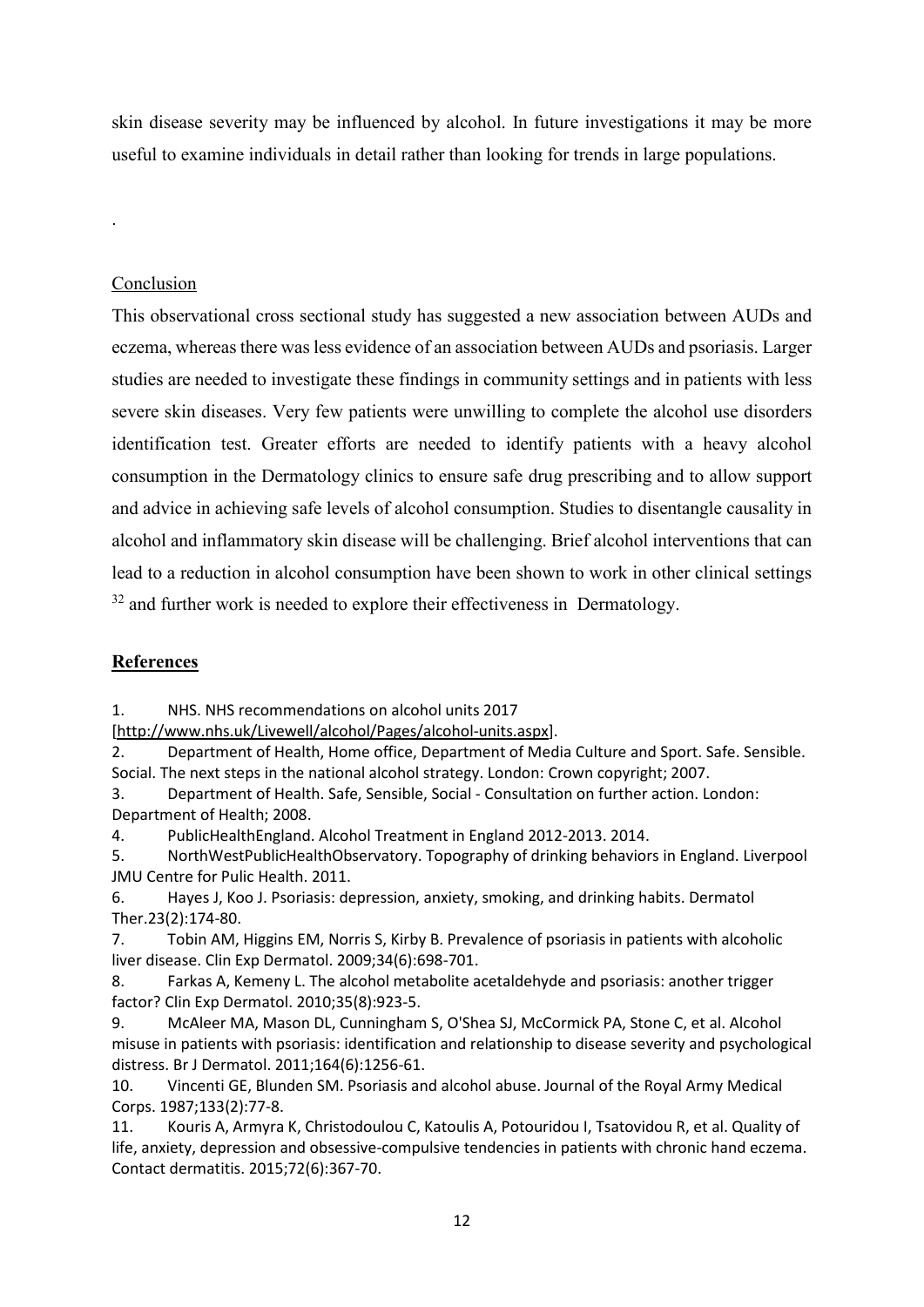12. Eghlileb AM, Davies EE, Finlay AY. Psoriasis has a major secondary impact on the lives of family members and partners. Br J Dermatol. 2007;156(6):1245-50.

13. Verhoeven EW, Kraaimaat FW, de Jong EM, Schalkwijk J, van de Kerkhof PC, Evers AW. Individual differences in the effect of daily stressors on psoriasis: a prospective study. Br J Dermatol. 2009;161(2):295-9.

14. Fortune DG, Richards HL, Griffiths CE, Main CJ. Psychological stress, distress and disability in patients with psoriasis: consensus and variation in the contribution of illness perceptions, coping and alexithymia. The British journal of clinical psychology / the British Psychological Society. 2002;41(Pt 2):157-74.

15. Kirby B, Richards HL, Mason DL, Fortune DG, Main CJ, Griffiths CE. Alcohol consumption and psychological distress in patients with psoriasis. Br J Dermatol. 2008;158(1):138-40.

16. Poikolainen K, Reunala T, Karvonen J, Lauharanta J, Karkkainen P. Alcohol intake: a risk factor for psoriasis in young and middle aged men? Bmj. 1990;300(6727):780-3.

17. Kendrick SF, O'Boyle G, Mann J, Zeybel M, Palmer J, Jones DE, et al. Acetate, the key modulator of inflammatory responses in acute alcoholic hepatitis. Hepatology (Baltimore, Md). 2010;51(6):1988-97.

18. Bohn MJ, Babor TF, Kranzler HR. The Alcohol Use Disorders Identification Test (AUDIT): validation of a screening instrument for use in medical settings. Journal of studies on alcohol. 1995;56(4):423-32.

19. Finlay AY, Khan GK. Dermatology Life Quality Index (DLQI)--a simple practical measure for routine clinical use. Clin Exp Dermatol. 1994;19(3):210-6.

20. Snaith RP, Zigmond AS. The hospital anxiety and depression scale. British medical journal (Clinical research ed). 1986;292(6516):344.

21. Bohn MJ, Babor Tf Fau - Kranzler HR, Kranzler HR. The Alcohol Use Disorders Identification Test (AUDIT): validation of a screening instrument for use in medical settings. (0096-882X (Print)). 22. Saunders JB, Aasland OG, Babor TF, de la Fuente JR, Grant M. Development of the Alcohol

Use Disorders Identification Test (AUDIT): WHO Collaborative Project on Early Detection of Persons with Harmful Alcohol Consumption--II. Addiction. 1993;88(6):791-804.

23. Babor TF, De La Fuente, J. R., Saunders, J. and Grant, M. AUDIT, The Alcohol Use Disorders Identification Test, guidelines for use in primary health care. Geneva: World Health Organisation

1989.

24. Zigmond AS, Snaith RP. The hospital anxiety and depression scale. Acta Psychiatr Scand. 1983;67(6):361-70.

25. Crawford JR, Henry JD, Crombie C, Taylor EP. Normative data for the HADS from a large nonclinical sample. The British journal of clinical psychology / the British Psychological Society. 2001;40(Pt 4):429-34.

26. Hongbo Y, Thomas CL, Harrison MA, Salek MS, Finlay AY. Translating the science of quality of life into practice: What do dermatology life quality index scores mean? The Journal of investigative dermatology. 2005;125(4):659-64.

27. Silverberg JI, Greenland P. Eczema and cardiovascular risk factors in 2 US adult population studies. The Journal of allergy and clinical immunology. 2015;135(3):721-8.e6.

28. Meggitt SJ, Gray JC, Reynolds NJ. Azathioprine dosed by thiopurine methyltransferase activity for moderate-to-severe atopic eczema: a double-blind, randomised controlled trial. Lancet (London, England). 2006;367(9513):839-46.

29. Weatherhead SC, Wahie S, Reynolds NJ, Meggitt SJ. An open-label, dose-ranging study of methotrexate for moderate-to-severe adult atopic eczema. Br J Dermatol. 2007;156(2):346-51.

30. Brown J, West R, Angus C, Beard E, Brennan A, Drummond C, et al. Comparison of brief interventions in primary care on smoking and excessive alcohol consumption: a population survey in England. The British journal of general practice : the journal of the Royal College of General Practitioners. 2016;66(642):e1-9.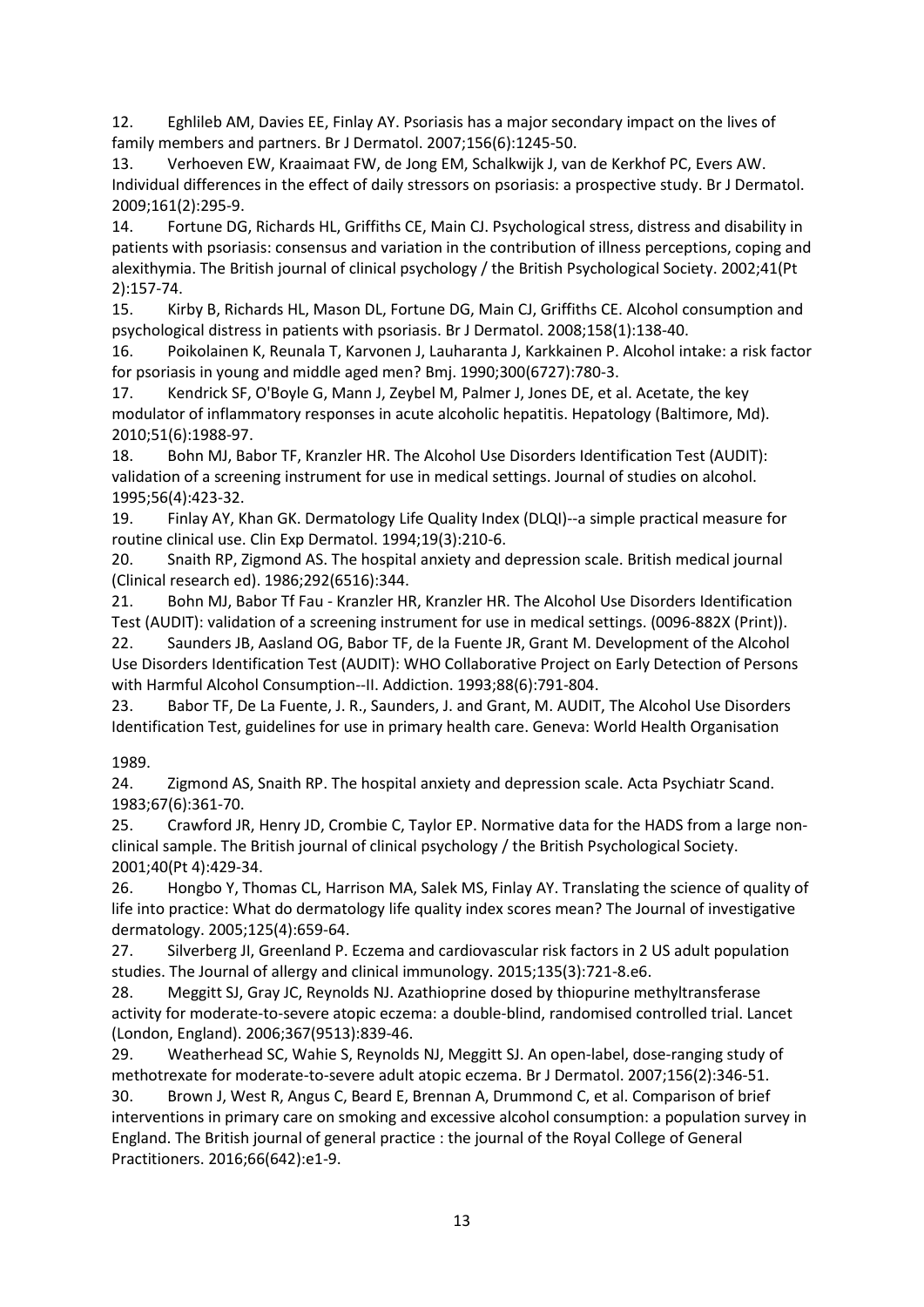31. Grant BF, Goldstein RB, Saha TD, Chou SP, Jung J, Zhang H, et al. Epidemiology of DSM-5 Alcohol Use Disorder: Results From the National Epidemiologic Survey on Alcohol and Related Conditions III. JAMA psychiatry. 2015;72(8):757-66.

32. Kaner EF, Beyer F, Dickinson HO, Pienaar E, Campbell F, Schlesinger C, et al. Effectiveness of brief alcohol interventions in primary care populations. Cochrane Database Syst Rev. 2007(2):CD004148.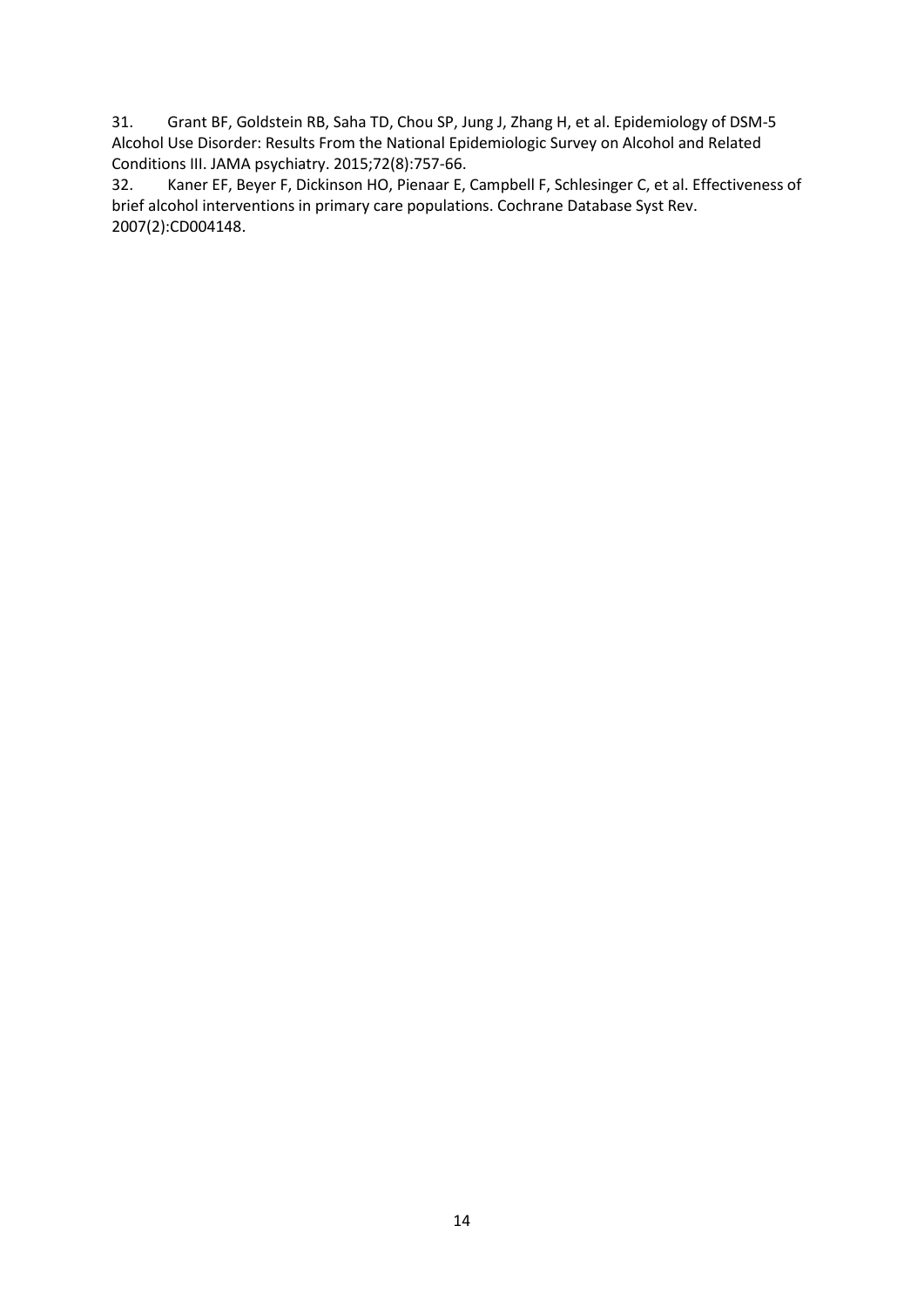

Figure 1: Study population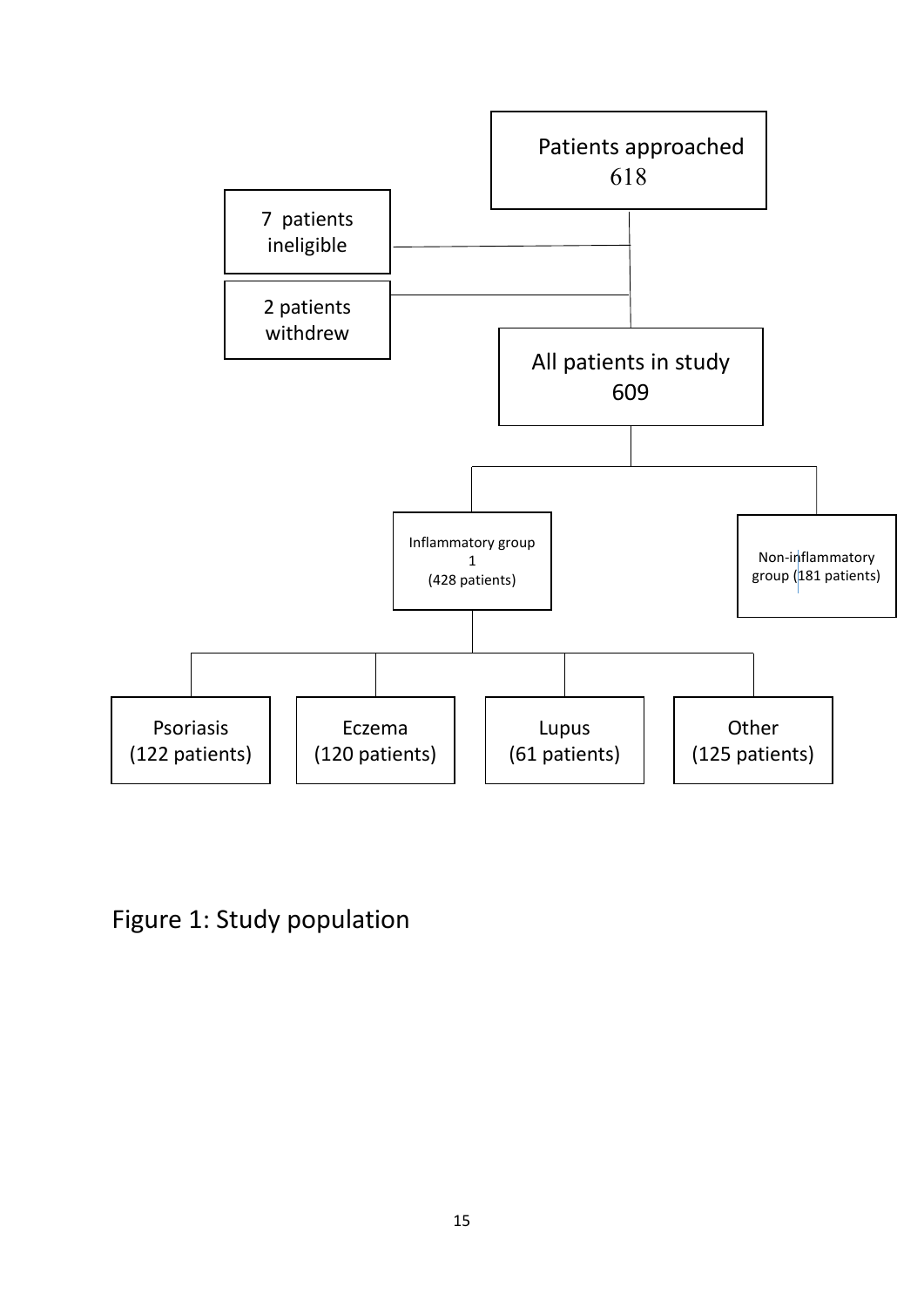|                                          |                   | Alcohol use disorder (8+ on<br>AUDIT) |                |       |
|------------------------------------------|-------------------|---------------------------------------|----------------|-------|
| <b>Study Group</b>                       |                   | <b>No</b>                             | Yes            | Total |
| Group 1A<br>(Psoriasis)                  | Count             | 84                                    | 37             | 121   |
|                                          | % within<br>Group | 69.4%                                 | 30.6%          | 100%  |
| Group 1B<br>(Eczema)                     | Count             | 76                                    | 38             | 114   |
|                                          | % within<br>Group | 66.7%                                 | 33.3%          | 100%  |
| Group 1C<br>(Lupus)                      | Count             | 50                                    | $\overline{7}$ | 57    |
|                                          | % within<br>Group | 87.7%                                 | 12.3%          | 100%  |
| Group 1D<br>(Other inflammatory)         | Count             | 97                                    | 27             | 124   |
|                                          | % within<br>Group | 78.2%                                 | 21.8%          | 100%  |
| Group 1 (All inflammatory)               | Count             | 307                                   | 109            | 416   |
|                                          | % within<br>group | 76.5%                                 | 24.5%          | 100%  |
| Group <sub>2</sub><br>(Non-inflammatory) | Count             | 150                                   | 25             | 175   |
|                                          | % within<br>Group | 85.7%                                 | 14.3%          | 100%  |
| Total                                    | Count             | 457                                   | 134            | 591   |
|                                          | % within<br>Group | 77.3%                                 | 22.7%          | 100%  |

Table 1: Number of patients with an AUD (8+ on AUDIT) in the different study groups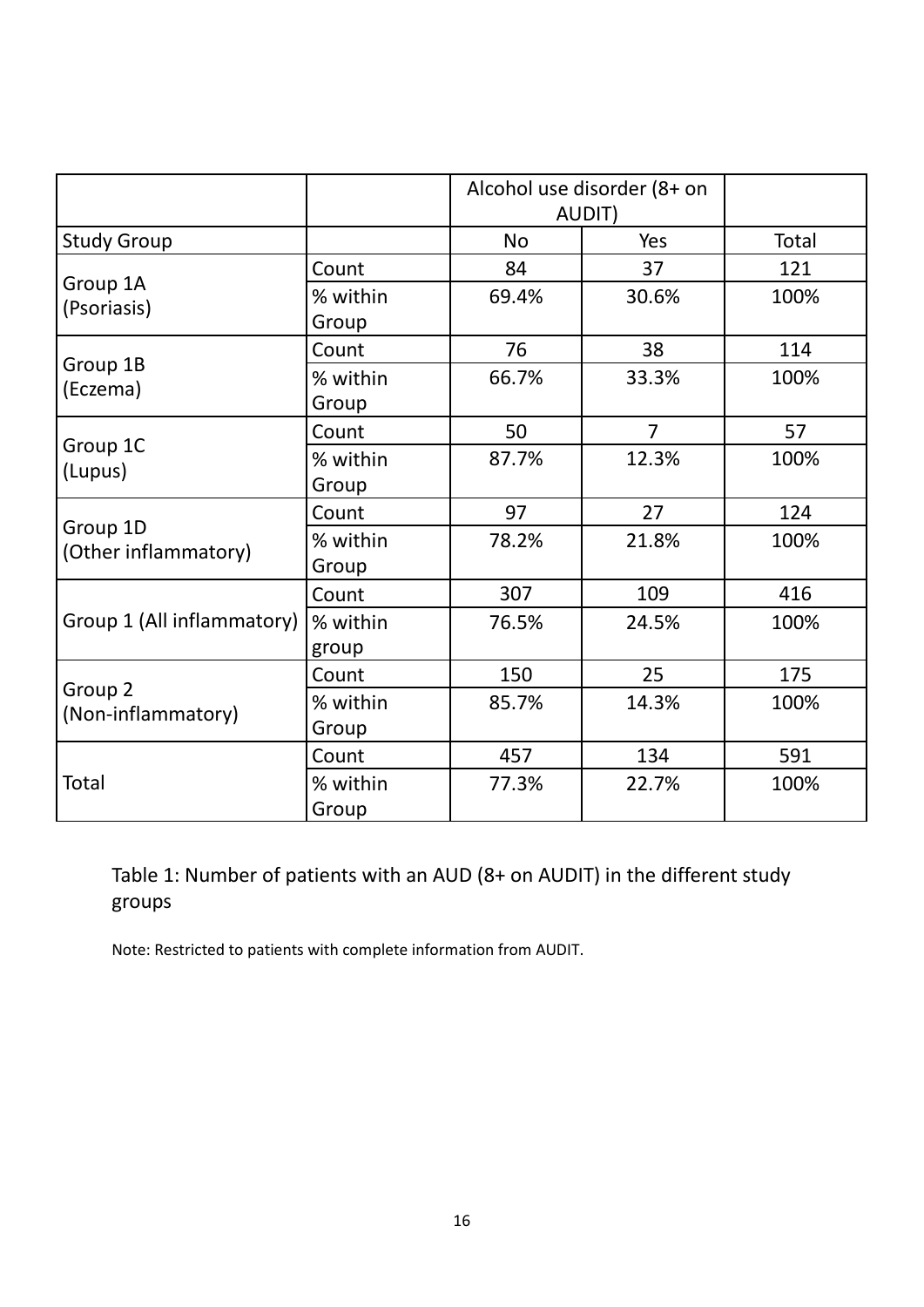|                                  |                   | Alcohol use disorder (8+ on<br>AUDIT) |                |       |
|----------------------------------|-------------------|---------------------------------------|----------------|-------|
| <b>Study Group</b>               |                   | <b>No</b>                             | Yes            | Total |
| Group 1A<br>(Psoriasis)          | Count             | 84                                    | 37             | 121   |
|                                  | % within          | 69.4%                                 | 30.6%          | 100%  |
|                                  | Group             |                                       |                |       |
| Group 1B<br>(Eczema)             | Count             | 76                                    | 38             | 114   |
|                                  | % within          | 66.7%                                 | 33.3%          | 100%  |
|                                  | Group             |                                       |                |       |
|                                  | Count             | 50                                    | $\overline{7}$ | 57    |
| Group 1C<br>(Lupus)              | % within          | 87.7%                                 | 12.3%          | 100%  |
|                                  | Group             |                                       |                |       |
| Group 1D<br>(Other inflammatory) | Count             | 97                                    | 27             | 124   |
|                                  | % within          | 78.2%                                 | 21.8%          | 100%  |
|                                  | Group             |                                       |                |       |
| Group 1 (All inflammatory)       | Count             | 307                                   | 109            | 416   |
|                                  | % within          | 76.5%                                 | 24.5%          | 100%  |
|                                  | group             |                                       |                |       |
| Group 2<br>(Non-inflammatory)    | Count             | 150                                   | 25             | 175   |
|                                  | % within          | 85.7%                                 | 14.3%          | 100%  |
|                                  | Group             |                                       |                |       |
| Total                            | Count             | 457                                   | 134            | 591   |
|                                  | % within<br>Group | 77.3%                                 | 22.7%          | 100%  |

Table 2: Number of patients with an AUD (8+ on AUDIT) in the different study groups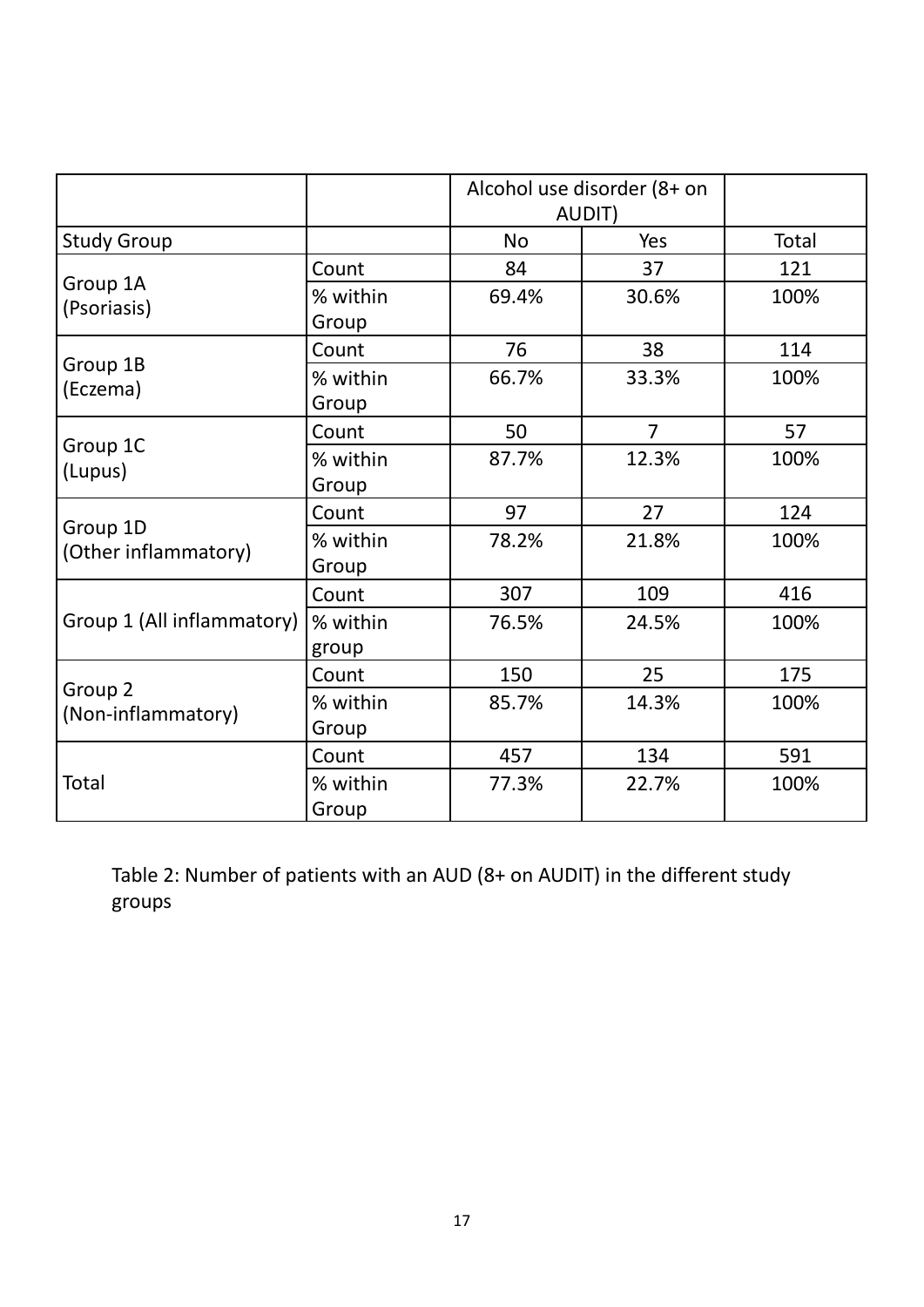|                                  |                   | Alcohol use disorder (8+ on<br>AUDIT) |                |       |
|----------------------------------|-------------------|---------------------------------------|----------------|-------|
| <b>Study Group</b>               |                   | <b>No</b>                             | Yes            | Total |
| Group 1A<br>(Psoriasis)          | Count             | 84                                    | 37             | 121   |
|                                  | % within          | 69.4%                                 | 30.6%          | 100%  |
|                                  | Group             |                                       |                |       |
|                                  | Count             | 76                                    | 38             | 114   |
| Group 1B<br>(Eczema)             | % within          | 66.7%                                 | 33.3%          | 100%  |
|                                  | Group             |                                       |                |       |
| Group 1C<br>(Lupus)              | Count             | 50                                    | $\overline{7}$ | 57    |
|                                  | % within          | 87.7%                                 | 12.3%          | 100%  |
|                                  | Group             |                                       |                |       |
| Group 1D<br>(Other inflammatory) | Count             | 97                                    | 27             | 124   |
|                                  | % within          | 78.2%                                 | 21.8%          | 100%  |
|                                  | Group             |                                       |                |       |
| Group 1 (All inflammatory)       | Count             | 307                                   | 109            | 416   |
|                                  | % within          | 76.5%                                 | 24.5%          | 100%  |
|                                  | group             |                                       |                |       |
| Group 2<br>(Non-inflammatory)    | Count             | 150                                   | 25             | 175   |
|                                  | % within          | 85.7%                                 | 14.3%          | 100%  |
|                                  | Group             |                                       |                |       |
| Total                            | Count             | 457                                   | 134            | 591   |
|                                  | % within<br>Group | 77.3%                                 | 22.7%          | 100%  |

Table 3: Number of patients with an AUD (8+ on AUDIT) in the different study groups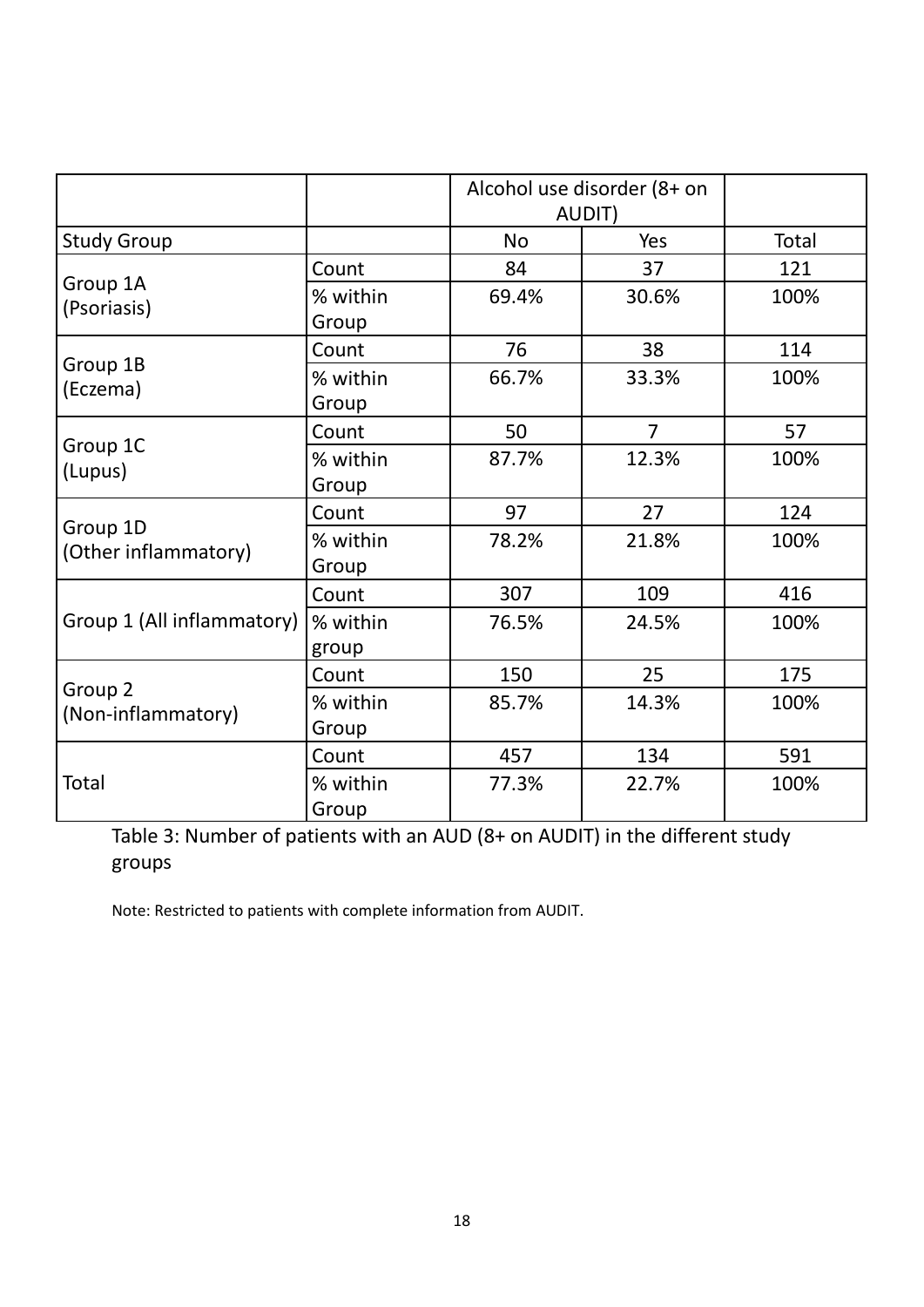|                                          |                   | Alcohol use disorder (8+ on<br>AUDIT) |                |       |
|------------------------------------------|-------------------|---------------------------------------|----------------|-------|
| <b>Study Group</b>                       |                   | <b>No</b>                             | Yes            | Total |
| Group 1A<br>(Psoriasis)                  | Count             | 84                                    | 37             | 121   |
|                                          | % within<br>Group | 69.4%                                 | 30.6%          | 100%  |
| Group 1B<br>(Eczema)                     | Count             | 76                                    | 38             | 114   |
|                                          | % within<br>Group | 66.7%                                 | 33.3%          | 100%  |
| Group 1C<br>(Lupus)                      | Count             | 50                                    | $\overline{7}$ | 57    |
|                                          | % within<br>Group | 87.7%                                 | 12.3%          | 100%  |
| Group 1D<br>(Other inflammatory)         | Count             | 97                                    | 27             | 124   |
|                                          | % within<br>Group | 78.2%                                 | 21.8%          | 100%  |
| Group 1 (All inflammatory)               | Count             | 307                                   | 109            | 416   |
|                                          | % within<br>group | 76.5%                                 | 24.5%          | 100%  |
| Group <sub>2</sub><br>(Non-inflammatory) | Count             | 150                                   | 25             | 175   |
|                                          | % within<br>Group | 85.7%                                 | 14.3%          | 100%  |
| Total                                    | Count             | 457                                   | 134            | 591   |
|                                          | % within<br>Group | 77.3%                                 | 22.7%          | 100%  |

Table 4: Number of patients with an AUD (8+ on AUDIT) in the different study groups